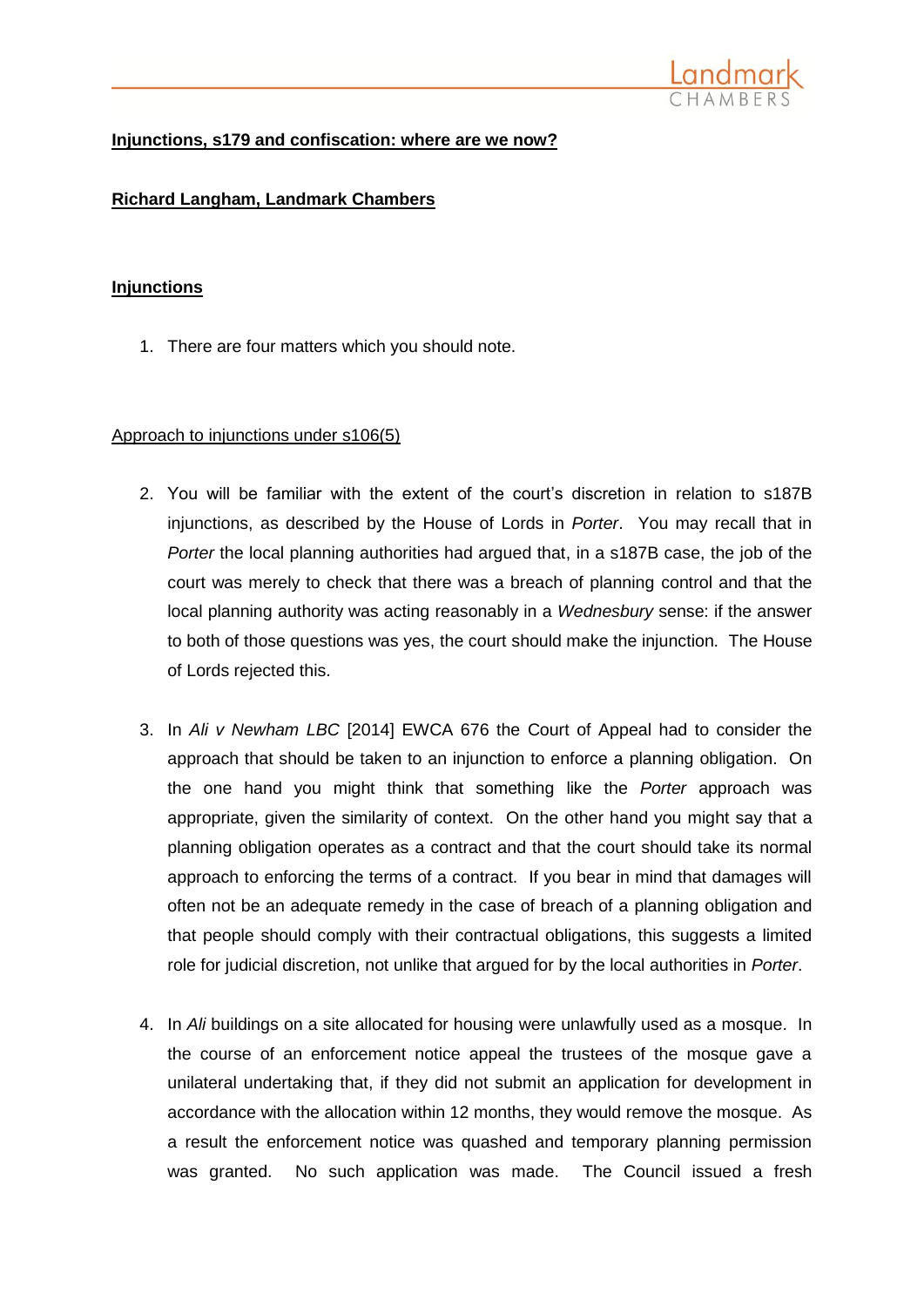enforcement notice once the temporary planning permission had expired and the trustees appealed against this. The Council also sought an injunction requiring the demolition of the mosque in accordance with the requirements of the unilateral obligation. The Judge considered that the scope of his discretion under section 106(5) was 'quite limited' and the Court of Appeal agreed. It said that where a planning obligation was breached the court should normally grant an injunction unless the circumstance were such that the *normal equitable principles* meant that an injunction was inappropriate. It cited delay or unconscionable conduct. This is the approach you would take to an injunction to enforce a contract. The *Porter* approach was not relevant – indeed it was a matter of pure accident that the breach of the planning obligation coincided with a breach of planning control. A defendant who wanted to contend that a planning obligation no longer served a useful purpose should apply for its discharge under s106A or B. The fact that there was an outstanding planning appeal would normally be irrelevant (the mere grant of planning permission would not, of course, affect the existence of the planning obligation).

- 5. In fact the Court of Appeal went on to hold that the judge had not properly exercised his discretion in relation to what it called the suspension of the injunction. It held that the overall circumstances justified suspension - the imminence of the appeals, the harm which would be done to the community if the mosque was demolished but the appeals allowed, the lack of planning harm which suspension would involve. What the Court meant by suspension was merely an injunction which required demolition by a date in the future rather than immediately: the time it allowed was time for the appeals to be determined followed by a period for reflection. The Court did not mean a conditional injunction  $-$  ie that the mosque should be demolished only if planning permission were refused. But what the Court intended was that, if planning permission were to be granted for the retention of the mosque, the Council would agree to discharge the planning obligation.
- 6. Before I leave the question of the powers under which injunctions are made, I mention *Broadland District Council v Trott* [2011] EWCA 301. In that case the local planning authority sought to enforce a requirement in an enforcement notice by means of an injunction under s187B. It failed because the particular requirement in the enforcement notice was not also a breach of planning control. That case concerned an enforcement notice which sought to enforce the terms of a condition and there was a complicated debate about whether the requirements of the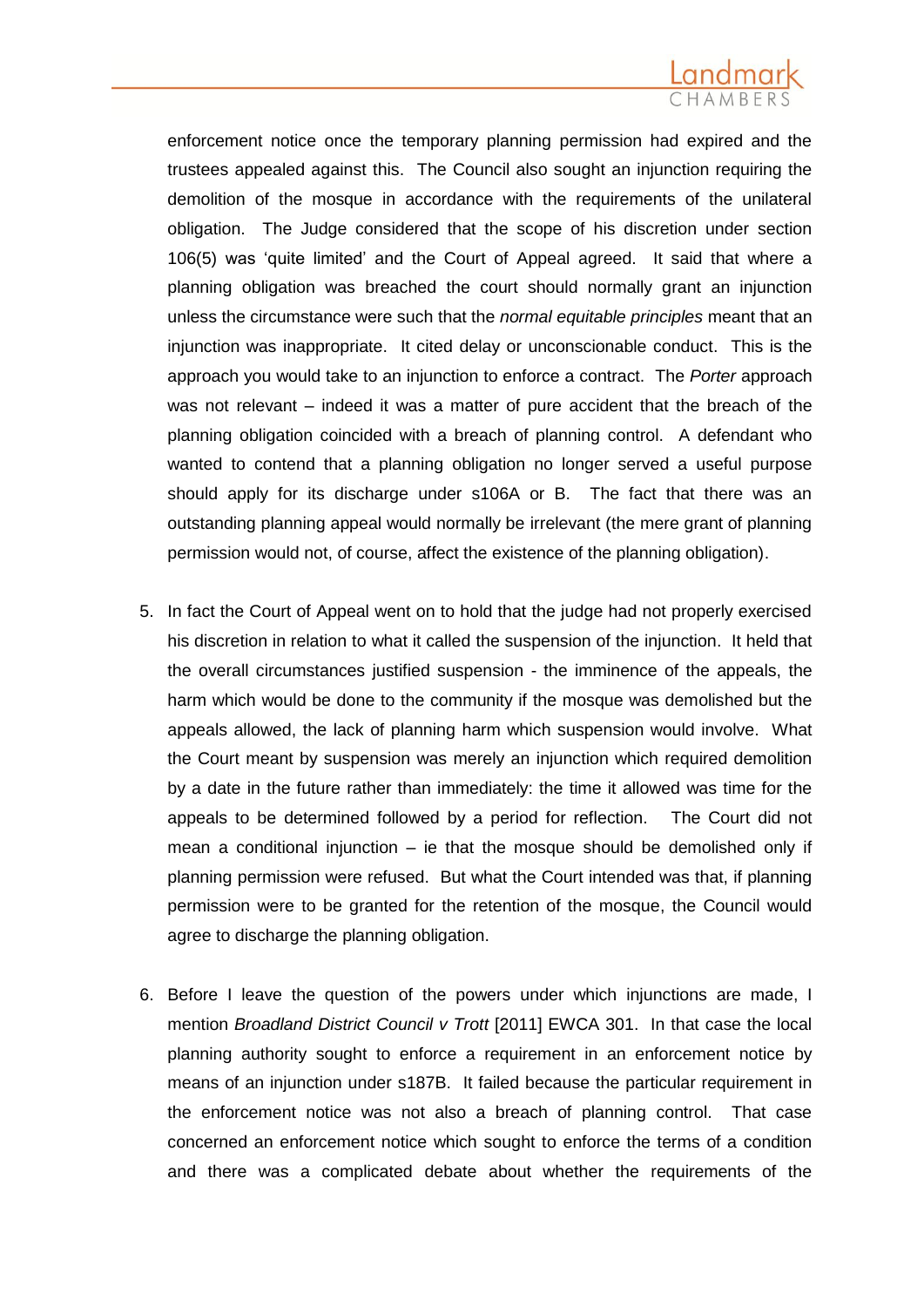

enforcement notice were the same as the requirements of the condition. But you can see the point if you imagine a building erected without planning permission and an enforcement notice requiring the demolition of the building and the restoration and seeding of the site. Failure to seed the site would not be a breach of planning control.

7. Obviously failure to comply with an enforcement notice is a criminal offence and a local planning authority could obtain an injunction to prevent this. But it would have to proceed under s222 of the Local Government Act 1972.

## B. *Gammall* and seeking the discharge of an injunction

- 8. In *Gammall v South Cambridgeshire District Council* [2006] 1 WLR 658 the Court of Appeal laid down the approach to be taken where a defendant discovers that he is breaching an injunction and wants to carry on doing so. The case has particular relevance to negative injunctions made against persons unknown. If a person unknown starts doing the act prohibited by an injunction (typically stationing his caravan on land) and then learns about the injunction, he becomes bound by the injunction and is breaching it. What if he does not want to remove his caravan?
- 9. In *Gammall* the Court of Appeal said that in this kind of situation, the person must apply to the court *forthwith* to have the injunction discharged. 'Forthwith' is measured from the date of knowledge. It was not acceptable simply to go on breaching the injunction and to ask for it to be varied when committal proceedings were started.
- 10. A striking example of this approach being applied in practice is *Broxbourne v Robb and Persons Unknown* [2011] EWCA 1355. The Council obtained an injunction in relation to vacant land restraining persons unknown from stationing caravans on it. Mr Beary, a gypsy, was not aware of the injunction and stationed his caravan on the land. The Council informed Mr Beary of the injunction on 24 November 2010, and gave him 14 days to leave. He stayed put. On 20 December the Council started committal proceedings alleging breach of the injunction between 10 and 13 December. On 15 January 2011 Mr Beary applied for planning permission. The first hearing in the committal proceedings was on 20 January 2011. On 27 January 2011 Mr Beary applied to have the injunction varied to allow him to stay on the site until the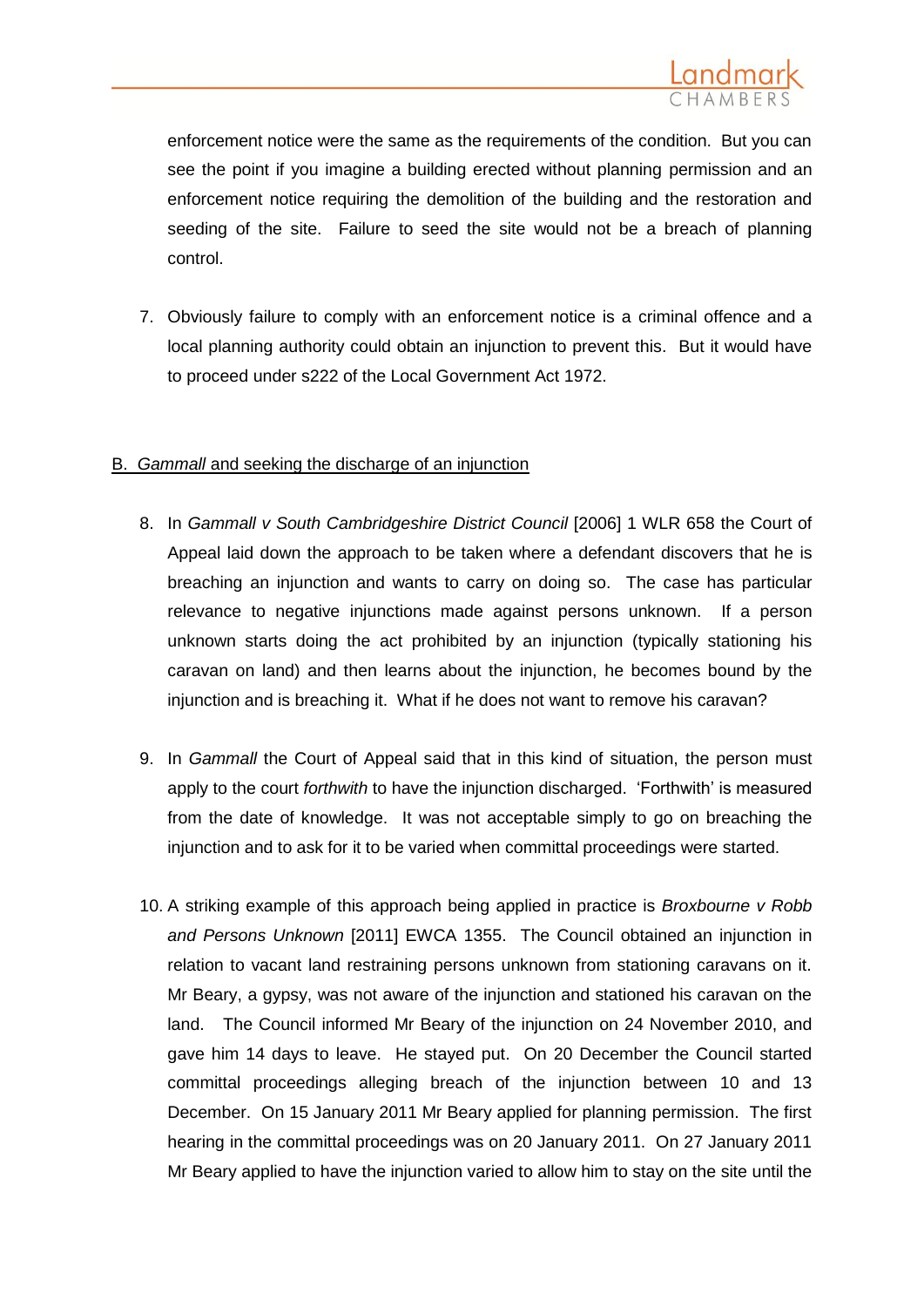

planning application was determined. Cranston J said that Mr Beary had not brought himself within *Gammall*, that he had persisted in a deliberate contempt after he knew of the injunction and that to allow the variation sought would amount to condoning the breach. In other words the very fact that he had taken no action to get the injunction varied - more or less at once - was itself a reason not to vary it. The Court of Appeal agreed.

11. I should add that it is not entirely clear what approach a court would take if such a prompt application to vary were to be made – would the defendant be treated like the defendants in *Porter* (ie resisting a proposed injunction which would evict him)? There is no caselaw on this because no-one has made an application to vary quickly enough.

## C. Planning Practice Guidance

- 12. The learning in relations to injunctions has not been greatly advanced by the Planning Practice Guidance. Injunctions only get 2 paragraphs. Most of these paragraphs merely summarise the law, which I would have thought was unnecessary and contrary to the objective of succinctness. To the extent that there is actual guidance, I am afraid that I think that it is wrong.
- 13. Take paragraph 50 of section 17b -

'In deciding whether it is necessary or expedient to seek an injunction, local planning authorities may find it helpful to consider whether:

they have taken account of what appear to be relevant considerations, including the personal circumstances of those concerned;

there is clear evidence that a breach of planning control has already occurred, or is likely to occur;

injunctive relief is a proportionate remedy in the circumstances of the particular case;

in the case of an injunction sought against a person whose identity is unknown, it is practicable to serve the Court's order on the person or persons to whom it will apply;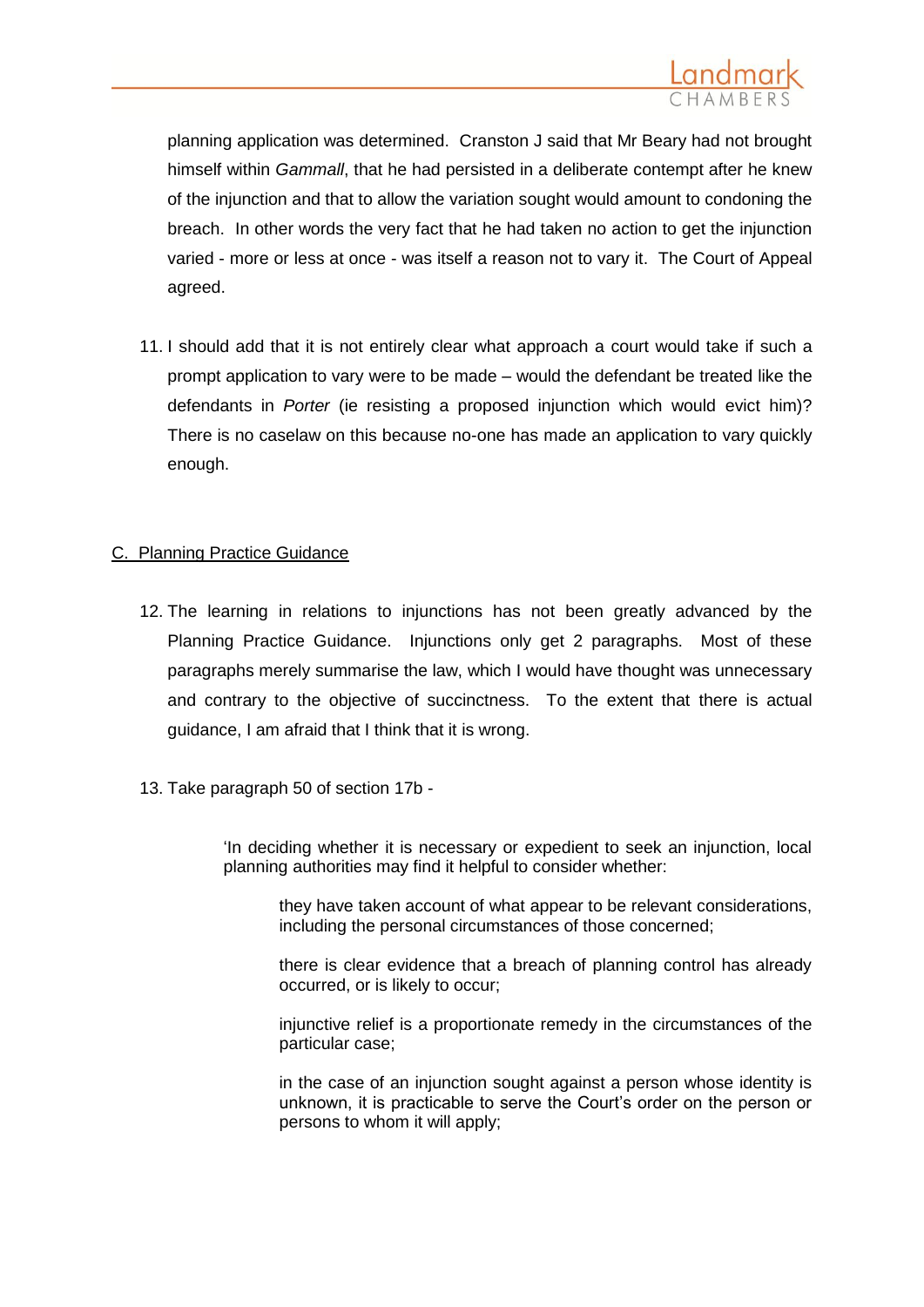

'A local planning authority can apply for an injunction whether or not it has exercised, or proposes to exercise, any of their other powers to enforce planning control. However, proceedings for an injunction are the most serious enforcement action that a local planning authority can take because if a person fails to comply with an injunction they can be committed to prison for contempt of court. Additionally, once an injunction has been granted, it cannot be discharged except where there has been a significant change of circumstances since the order was made. In these circumstances a local planning authority should generally only apply for an injunction as a last resort and only if there have been persistent breaches of planning control over long period and/or other enforcement options have been, or would be, ineffective. The Court is likely to expect the local planning authority to explain its reasons on this issue.'

- 14. I would not say that a local planning authority should only apply for an injunction where there have been persistent breaches of planning control over a long period and/or other enforcement options have been or would be ineffective. Nor would I say that the Court is likely to expect a local planning authority to explain its reasons on this issue. I am certainly not aware of any reported case where a court has refused to make an injunction to restrain a clear breach of planning control for these reasons. It is certainly true that these factors are said to be relevant in *Porter*. However, in *Porter-*type cases (ie cases involving a mandatory injunction to undo an existing breach of planning control which, if granted, would involve severe hardship), if an injunction is refused the reason is invariably *not* that there has not been a persistent breach of planning control or that the local planning authority has some other means of inflicting the hardship. The reason is invariably that the court does not think that the hardship should be inflicted at all, usually because it thinks that the defendant is likely to get planning permission from the Secretary of State in the near future to legitimise the breach.
- 15. If the injunction is pre-emptive (ie negative in form, preventing a defendant from starting to breach planning control) the court will generally be willing to grant an injunction if (i) it is reasonably certain that the act sought to be restrained is about to take place; (ii) this would be harmful and (iii) it is more or less completely certain that the act would involve a breach of planning control. I have never heard a defendant trying to argue that he should be allowed to start/resume breaching planning control because there have not been persistent breaches in the past or the local planning authority has other enforcement measures at its disposal.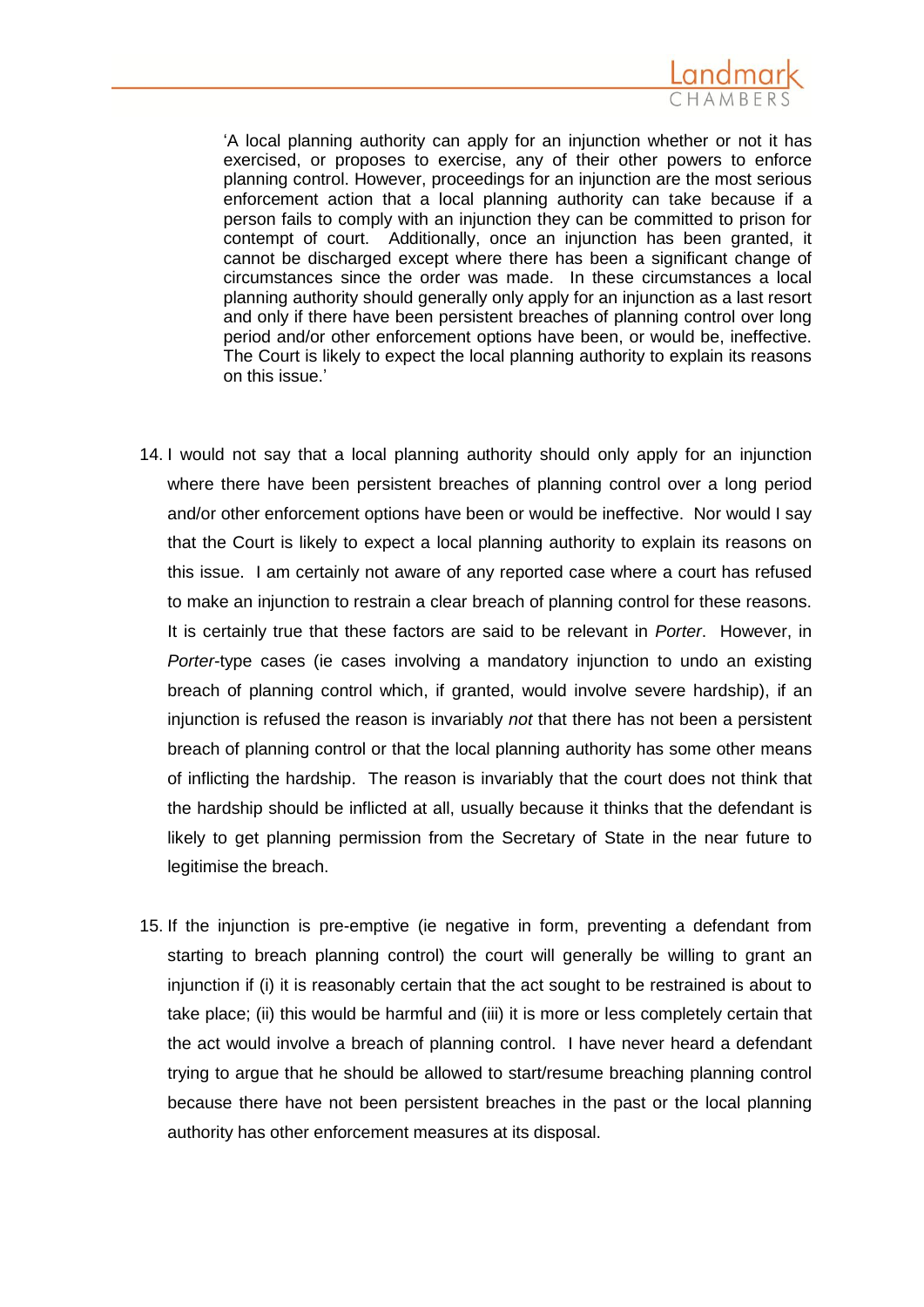

16. In relation to injunctions against persons unknown, paragraph 51 attempts to summarise the requirements of paragraph 20 of CPR Practice Direction 8A, dealing with evidence. It refers to affidavit evidence: this is wrong. A witness statement will do. This point is quite important. It is more burdensome to produce an affidavit because you have to find a solicitor to administer the oath – and injunctions against persons unknown are often sought as a matter of urgency.

## The Planning Court

17. S187B injunctions can be granted by either the County Court or the High Court. In the County Court the position always has been – and remains - that you get whichever judge is available. In the High Court we now have the Planning Court. In some cases the defendant will argue that he has a reasonable prospect of getting planning permission to legitimise what he is doing and that it would be disproportionate to make an injunction to prevent him from doing this in the meantime. You might think that this would be suitable business for the Planning Court, but the rules define a Planning Court claim as a judicial review or statutory challenge, so a claim under s187B does not count. I think that this means that the claim could not be transferred to the Planning Court even if someone wanted to do this. All s187B cases remain ordinary QBD cases. If you get a planning judge, that is a matter of luck.

## **Confiscation for offences under s179**

18. It has been possible since 2003 to confiscate the proceeds of crime from a defendant convicted under s179, even where the matter has been tried in the Magistrates Court. Given that one of the main complaints about planning prosecutions has been the low level of fines, especially in the Magistrates Court, and given that confiscation would seem to be ideally suited to many s179 offences, you might think that confiscation in planning cases would immediately have become common. In fact it would appear that confiscation was more or less wholly overlooked. But this is most definitely changing. A number of London authorities have been quite assiduous in pursuing confiscation proceedings and there have been several important planning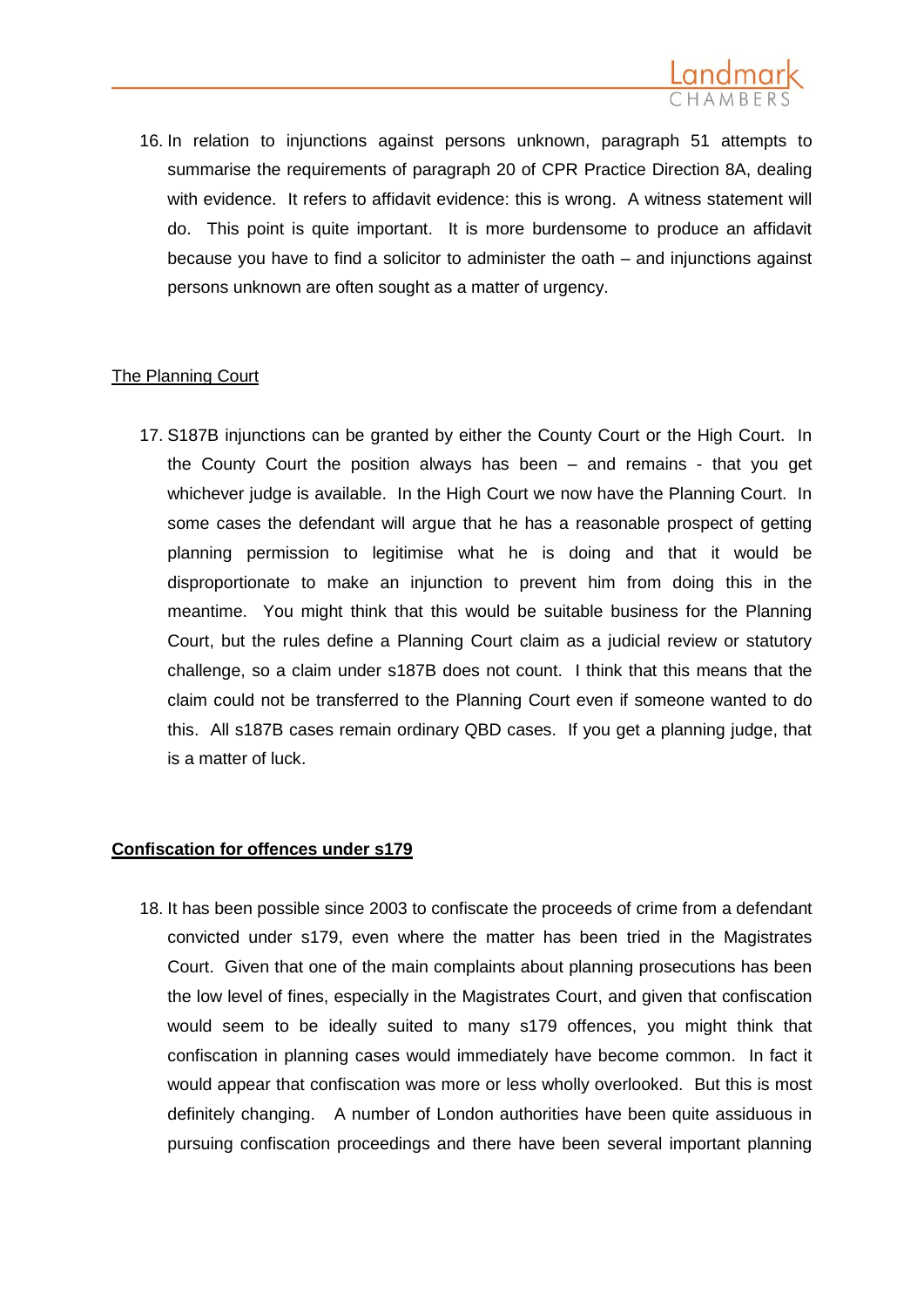

confiscation cases in the Court of Appeal. I note that confiscation gets a mention in the Planning Practice Guidance.

#### Some context

- 19. I am going to be talking about two cases in particular, *del Basso* and *Ali*. Just to provide some context, this is what actually happened in these cases.
	- a. In *Del Basso* [2010] EWCA Crim 1119 the defendant pleaded guilty in the Crown Court to 8 counts of failing to comply with an enforcement notice which alleged the use of a field for airport parking. He was fined a total of £24,000 (being £3000 on each count) with 6 months imprisonment if he failed to pay. He was ordered to pay £20,000 costs. The confiscation order was for £760,000 with 18 months imprisonment if he failed to pay. The order would have been for £1.8m if the defendant had been able to afford this.
	- b. In *Ali* [2014] EWCA Crim 1658 the defendant converted a house into 12 flats. He was tried in the Magistrates Court but committed to the Crown Court for confiscation and sentence. The fine was £4,000 with 3 months imprisonment if he did not pay. The Court of Appeal reduced the confiscation order made by judge to £544,000 with 5 years in prison if he did not pay.
- 20. There are other examples of similar outcomes.
- 21. I should enter some notes of caution.
- 22. First the local authority has to have secured a conviction.
- 23. Second the process of confiscation can be quite complicated. That is inevitable given that the object is to show what benefit a defendant has obtained from a crime.
- 24. Third the local authority only gets a proportion of the sum recovered, normally 37.5%. The remainder goes to the Home Office and the CPS. (Usually confiscation proceedings are pursued by the CPS although this is not always so. It is not obvious to me why a local planning authority could not quite easily pursue a confiscation case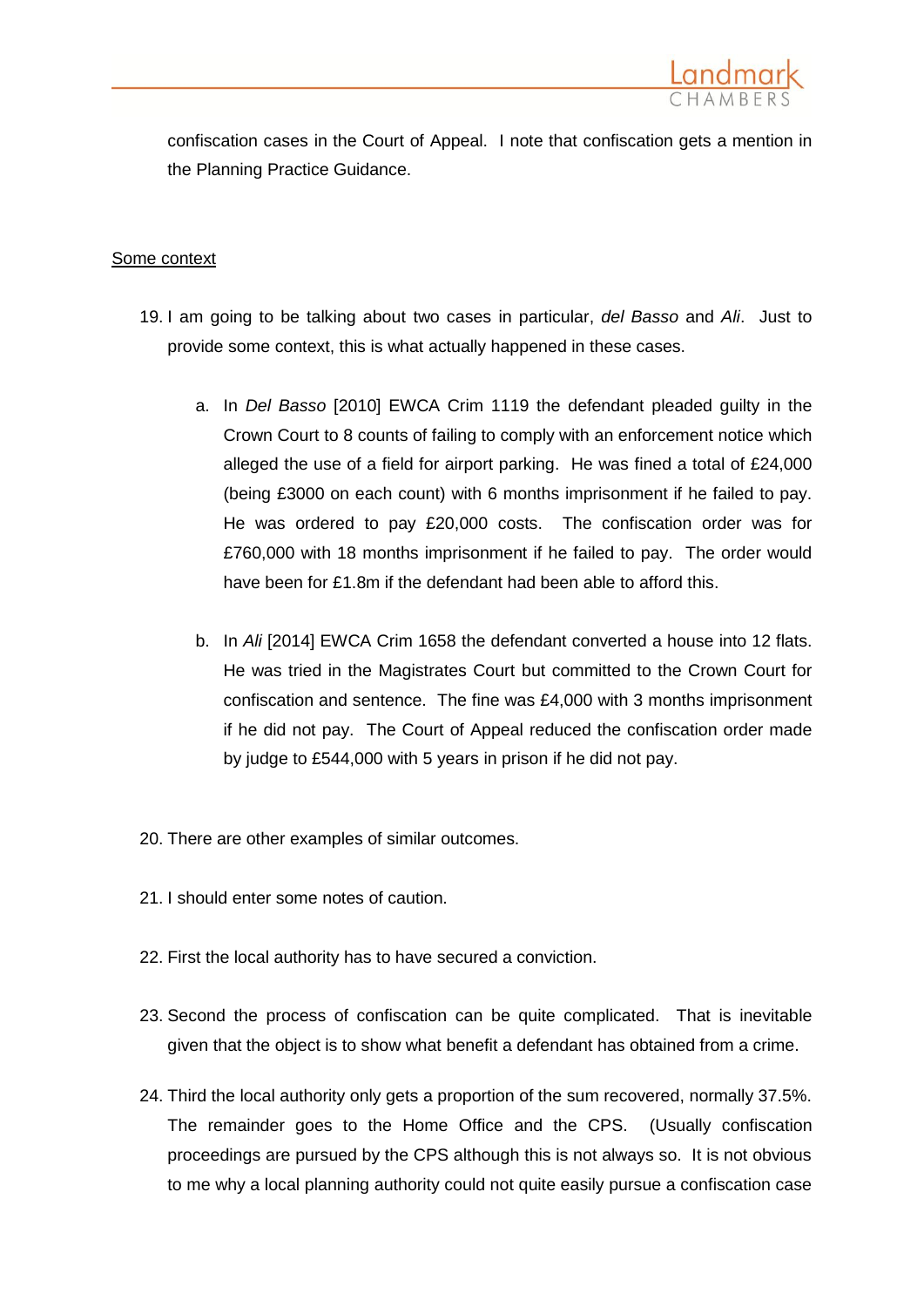

in relation to, say, the rent received in relation to premises used in breach of an enforcement notice).

- 25. Finally you will not be surprised to hear that the confiscation regime has came up against the EHCR, particularly A1P1, and the Supreme Court addressed this in *Waya* [2012] UKSC 51. It is clear that a number of earlier cases are no longer good law. However *Ali* is post-*Waya*. *del Basso* was before *Waya* but has been said by the Court of Appeal post-*Waya* to be correct on its facts, albeit 'close to the line'. The points that I am about to make about criminal lifestyle, benefit and the available amount are all consistent with *Waya.* However what *Waya* does say it that, if having applied the correct approach to these matters, the order would be wholly disproportionate, it should not be made.
- 26. The law has been summarised post-*Waya* by the Court of Appeal in *Ali* as follows -

'(1) Under section 6(2) of POCA, it is mandatory to proceed with a view to a confiscation order being considered once two conditions are satisfied, namely that the defendant is convicted of an offence before the Crown Court and that the prosecution applies for the order to be made.

'(2) A central feature of Part 2 of POCA is the distinction between cases in which the defendant is, or is not, to be treated as having a **criminal lifestyle** (as prescribed by section 75) …

'(3) In cases where a defendant has benefited from a criminal lifestyle, the court must determine how much he has **benefited** from his **general criminal conduct**. If he does not have a criminal lifestyle, the court must determine whether he has benefited from the **particular criminal conduct**. In both cases, the first stage is to identify the benefit …

'(4) In cases where a defendant has a criminal lifestyle, when deciding whether he has benefited from his general criminal conduct and deciding what his benefit is from the conduct, the courts must, in accordance with section, make the assumptions contained in section 10. Broadly stated, the effect of these assumptions is that **property in the possession of a defendant in the six years** … [before the start of proceedings] is assumed to be the product of his criminal activities unless he can show otherwise on the balance of probabilities. In other words, in such a case the burden of proof is reversed since the defendant has to show how he came by his assets.

'(5) The second stage is the valuation of the benefit. …

'(6) The third stage is the valuation as at the confiscation date of all the defendant's realisable assets, described in section 9 as "the **available amount**". The "available amount" operates as a cap on the amount of the confiscation order …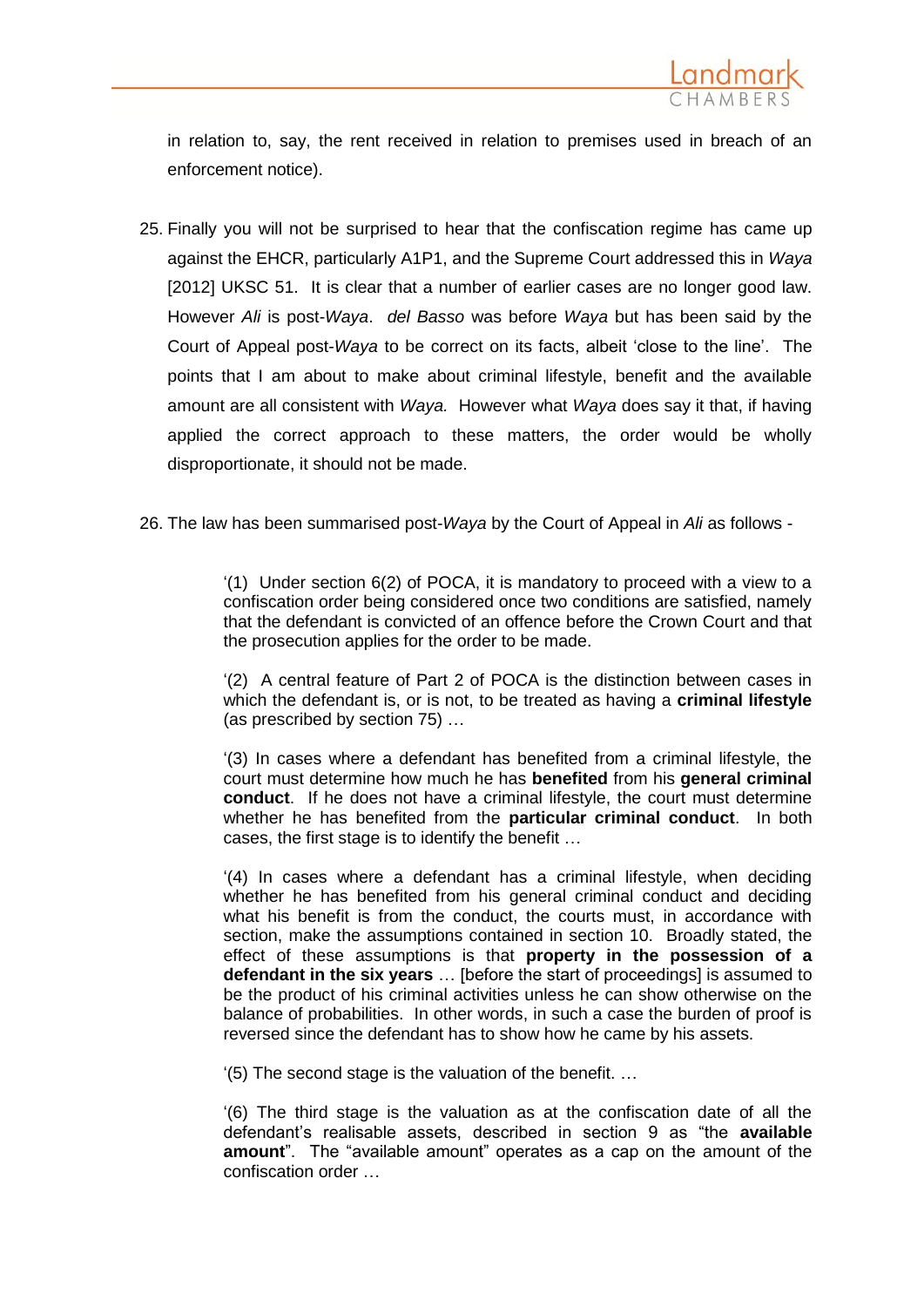

'(7) POCA laid down a procedure to enable the court to obtain the information necessary to make findings as to benefit and assets.'

### **Preconditions**

- 27. The Court of Appeal stated the preconditions too narrowly.
- 28. First, the judge in Crown Court can initiate confiscation proceedings of his own motion.
- 29. Second, as I have said, there can be confiscation if a defendant is convicted in a Magistrates Court. The prosecutor has to ask for confiscation. If he does the matter is committed to the Crown Court (s70): only the Crown Court can made a confiscation order. If the matter is committed to the Crown Court for confiscation, the Magistrates cannot sentence the defendant. You will be aware that the Magistrates have power to commit a defendant to the Crown Court for *sentence* in s179 cases if they consider that their powers of punishment are not sufficient. Where the Magistrates commit for confiscation they must say if they would have committed the defendant for sentence (s70(5)). If they say that they would not, the Crown Court is bound by the sentencing limits that applied to the Magistrates (a maximum fine of £20,000 per offence).

## 'Benefit' and 'obtaining property' from criminal conduct

- 30. A defendant benefits from criminal conduct if he obtains property as a result of or in connection with the criminal conduct (s76(4)). The benefit is the value of the property obtained (s76(7)). Property is obtained by a person if he obtains an interest in it  $(s84(2)(b)).$
- 31. The total benefit obtained is the 'recoverable amount' which is relevant to the amount that will be confiscated.
- 32. The Courts have been keen to stress that 'property obtained' must be given its ordinary meaning. The test is *not* profit (ie the turnover of a business minus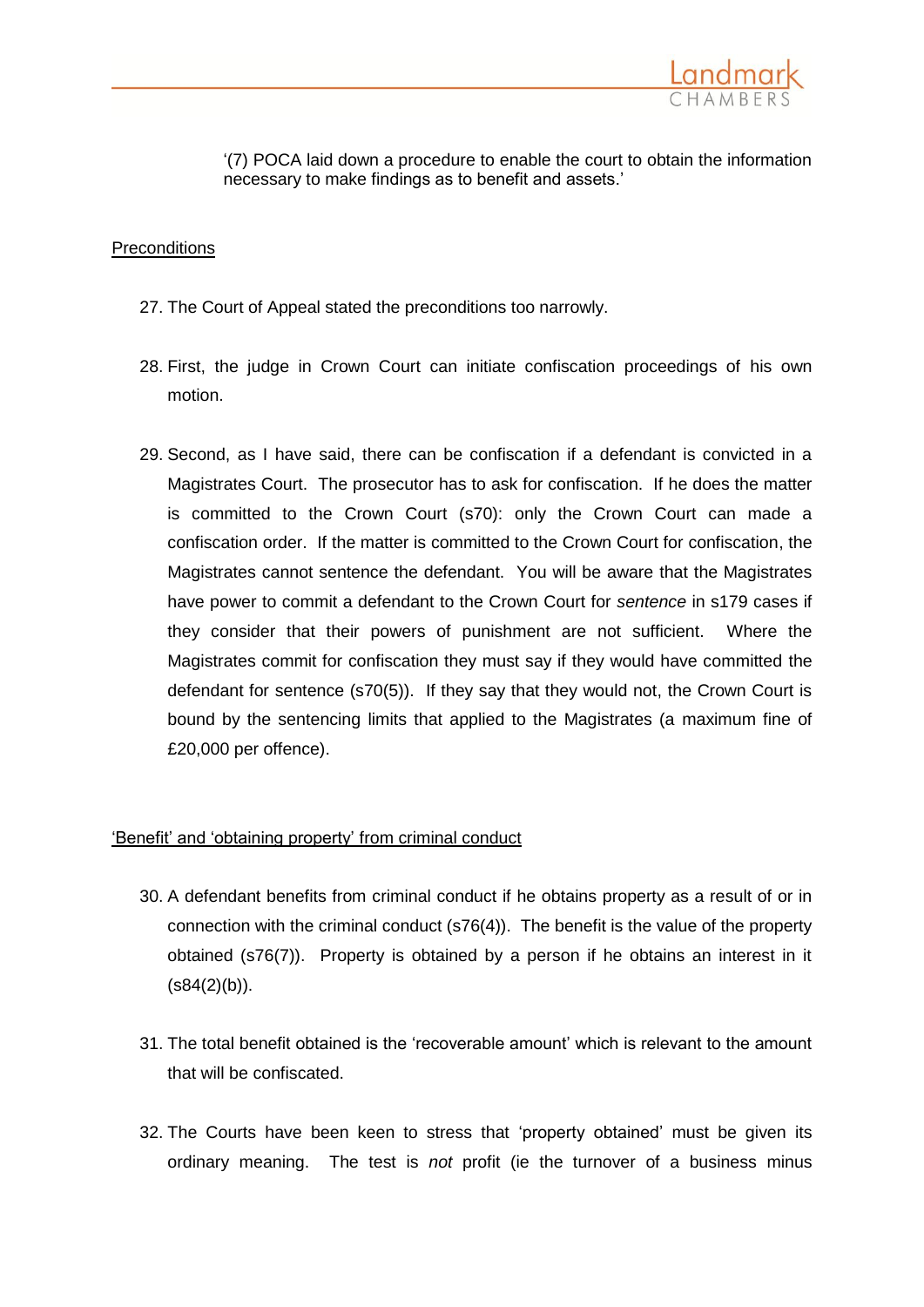

expenses) and a defendant must not be able to offset the costs of committing his crime. What matters is what property has been obtained, not retained. 'Confiscation' therefore does not have its popular meaning.

- 33. This produces very real issues where a defendant has used premises in breach of an enforcement notice to run what would otherwise be a perfectly legitimate business.
- 34. In *del Basso* two defendants operated airport parking from a site, paying rent to a Football Club. They considered that they were helping the Football Club and indeed that they were acting altruistically. However an enforcement notice was served and upheld on appeal. A first prosecution alleged failure to comply on one day (13 August 2004). A second prosecution alleged breaches in 2005. The confiscation order made by the judge was against the one defendant who was not bankrupt and related to *all* revenue from the parking business paid into a bank account held by the defendants jointly over the period from August 2004 to October 2005. On appeal it was said that the judge should have deducted money spent to meet 'legitimate' expenses incurred in the parking business: the defendant's benefit was his net profit, not the turnover of the business. The Court of Appeal said that the purpose of confiscation was to deprive defendants of the property (ie money) obtained from the criminal conduct. What a defendant did with money he obtained from his crime was irrelevant. Therefore no account was given for expenditure on the costs of operating the scheme, VAT, NI contributions or business rates.
- 35. Because property is 'obtained' if a defendant gets an interest in it, each defendant could be required to repay the entire sum received into the bank account.
- 36. Finally the Court of Appeal endorsed the following comments by the Crown Court judge about the approach to be taken to those who ignore enforcement notices -

"I conclude with a final observation about the mentality of the [defendants] and other similar law breakers. I have received the strong impression that neither the [defendants] nor … their accountant appreciated fully the risk that the companies and individuals involved in the park and ride operation faced from confiscation proceedings. They have treated the illegality of the operation as a routine business risk with financial implications in the form of potential fines or, at worst, injunctive proceedings. This may reflect a more general public impression among those confronted by enforcement notices with the decision whether to comply with the law or to flout it. The law, however, is plain. Those who choose to run operations in disregard of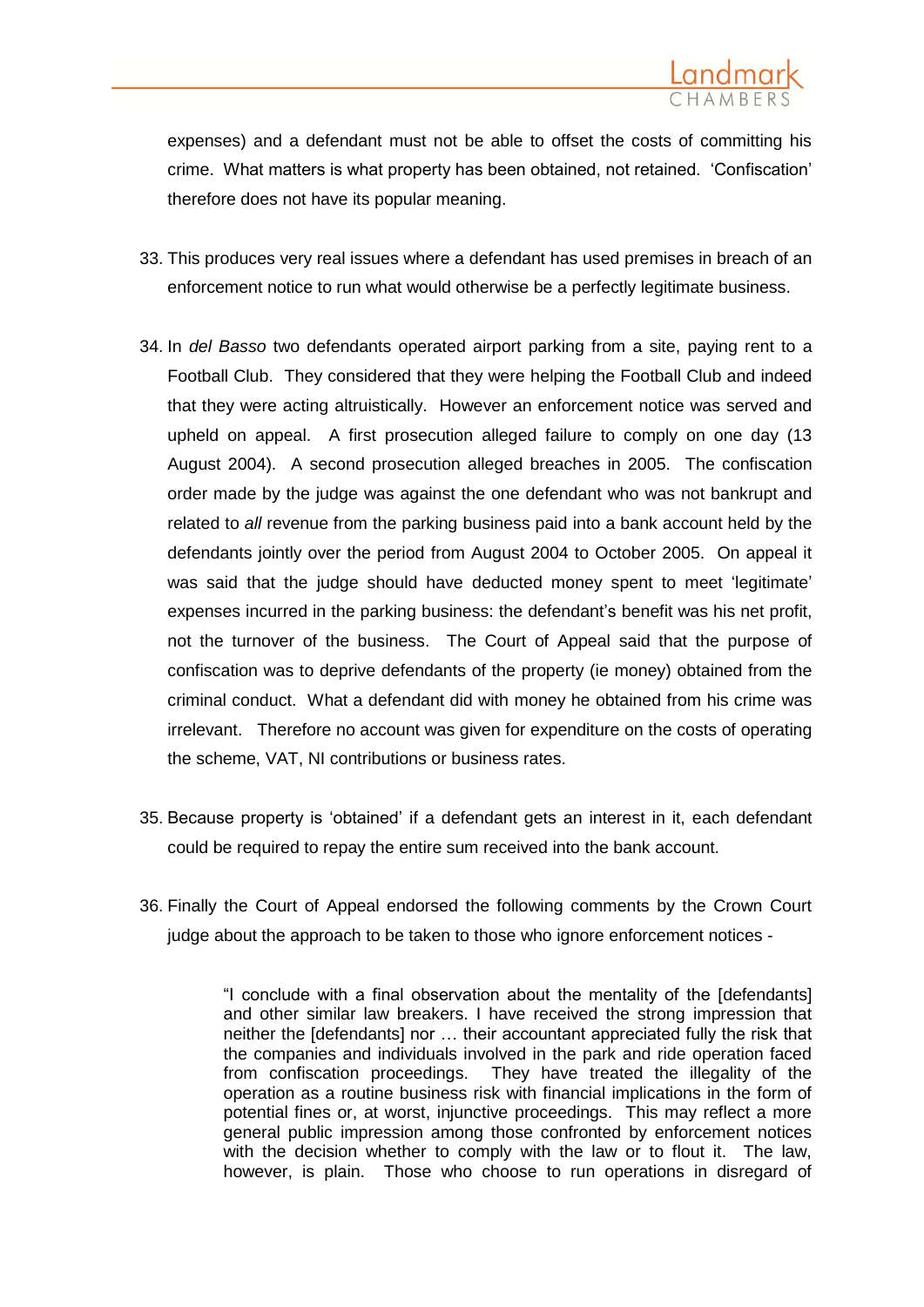

planning enforcement requirements are at risk of having the gross receipts of their illegal businesses confiscated. This may greatly exceed their personal profits. In this respect they are in the same position as thieves, fraudsters and drug dealers ..."

# Criminal conduct and criminal lifestyle

- 37. In a non-criminal lifestyle case the particular criminal conduct is the particular offence for which the defendant has been convicted. You have to assess the property obtained from that offence.
- 38. There are three ways in which a defendant can have a criminal lifestyle the one most likely to be relevant in the case of an enforcement notice is where the offence was committed over a period of at least 6 months and the defendant has benefited by more than £5000 from the offence. This is obviously quite easy to establish with a continuing breach of an enforcement notice. If you find that you are being prosecuted for breach of an enforcement notice and that the summons alleges a period of more than 6 months, you can reasonably fear that confiscation on the basis of a criminal lifestyle will be sought.

## Benefit from general criminal conduct

- 39. I remind you of (4). 'Broadly stated, the effect of these assumptions is that property in the possession of a defendant in the six years … [before the start of proceedings] is assumed to be the product of his criminal activities unless he can show otherwise on the balance of probabilities. In other words, in such a case the burden of proof is reversed since the defendant has to show how he came by his assets.'
- 40. In more detail the assumptions are that
	- a. all the property transferred to the defendant within the 6 years before proceedings were started; and
	- b. all property held by defendant at any time after conviction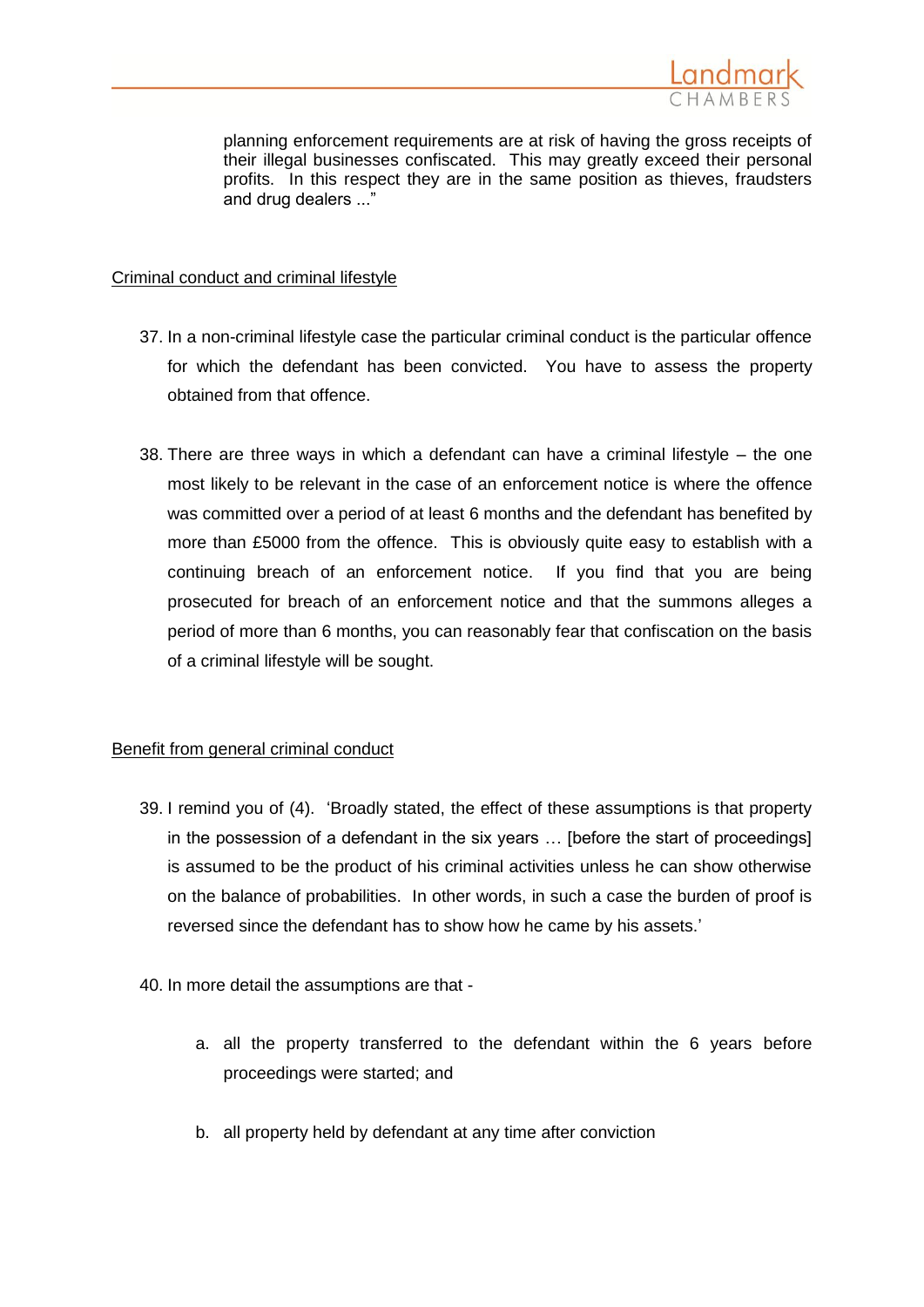

is property obtained as a result of general criminal conduct.

- 41. You also assume that *any* expenditure incurred in the within the 6 years before proceedings were started was met from property obtained as a result of general criminal conduct.
- 42. This is quite a startling provision. As the Court of Appeal says, it means that a defendant has to prove where he got his assets from. You can understand why this might be appropriate to drug dealers, but it is applicable to those who breach enforcement notices as well.
- 43. The points I have just made about benefit are still relevant. In both *del Basso* and *Ali* the defendants had a criminal lifestyle, but the court found itself considering only the property obtained from identifiable crimes: presumably the defendants had been able to show that most of their assets had been obtained otherwise than as a result of general criminal conduct.
- 44. But what is it that the defendant has to prove? What about crimes for which the defendant has not been convicted?In *Ali* the defendant had converted a house at 211 Willesden Lane NW6 into 12 flats; an enforcement notice was served. The summons alleged breach between 20 June 2008 and 2 February 2009. The order made by the Court of Appeal was for property (ie rent) obtained in relation to 211 Willesden Lane during that period *and* rent the defendant had obtained from using another building in a similar way in breach of another enforcement notice. And presumably the onus had been on the defendant to prove that the rent he had received had not been obtained through criminal conduct and he had failed to do this.
- 45. As I will show in a moment, the prosecution went even further and sought confiscation in relation to yet further buildings which had been converted to flats without planning permission and where there had been no enforcement notice.

## The available amount

46. The Court must order defendant to pay 'the recoverable amount' unless the defendant shows that the 'available amount' is less – the available amount is the total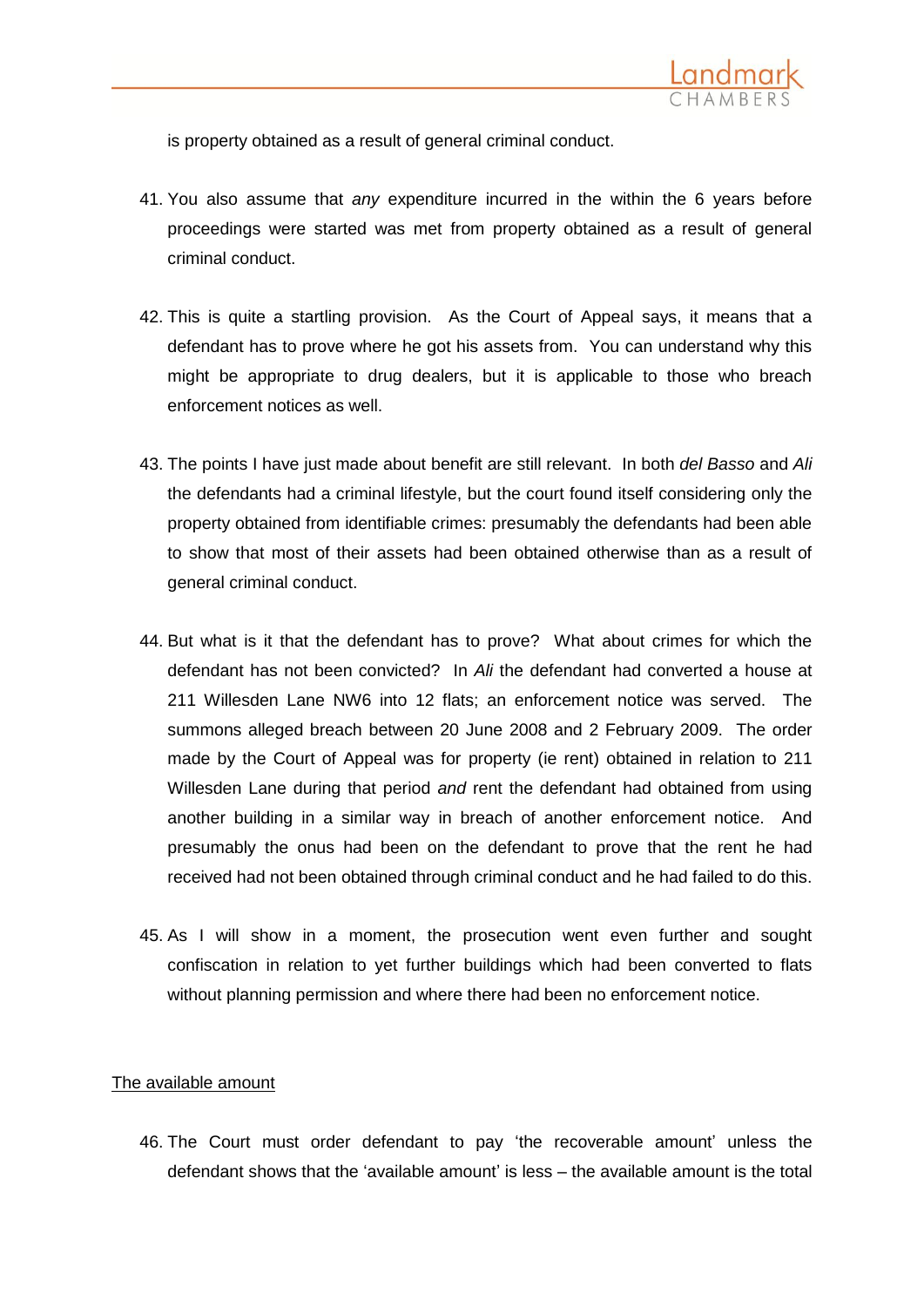

value of all his 'free property' (minus obligations which have priority) and all his 'tainted gifts' (s9).

- 47. Priority obligations are obligations to pay money imposed by criminal courts on conviction and any sums which would be included as preferential debts of defendant if he were to be made bankrupt.
- 48. Tainted gifts: if the defendant has a criminal lifestyle or no court has decided that he does not have a criminal lifestyle, 'tainted gifts' are *all gifts* made by the defendant in the 6 years before the proceedings started (or a gift of property obtained by the defendant in connection with his criminal conduct or which represented property obtained by him in the course of his criminal conduct). If defendant does not have a criminal lifestyle a gift is tainted if made after the date the particular offence was committed.

### Confiscation orders and fines

49. The Crown Court must make the confiscation order before it imposes a fine and must take the order into account when determining the fine (s13(2)). (The fact of a confiscation order is not relevant to any other punishment (s13(4)). I am not sure what happens with the instruction in s179(9) to take into account the financial benefit to the defendant when determining the amount of the fine if there has been a confiscation order.

## A fascinating thought - inchoate offences under s179?

50. Caselaw on confiscation involves interaction between the planning offences that we are familiar with and mainstream criminal law. This throws up some fascinating insights. I mentioned a moment ago that in *Ali* the prosecution had suggested that rent received for other buildings which had been converted into flats without planning permission should also be confiscated as property obtained from general criminal conduct. There had been no enforcement notices in relation to these buildings. Everyone here would say that mere breach of planning control is not an offence – it is only after the deadline in an enforcement notice has expired that there is a criminal